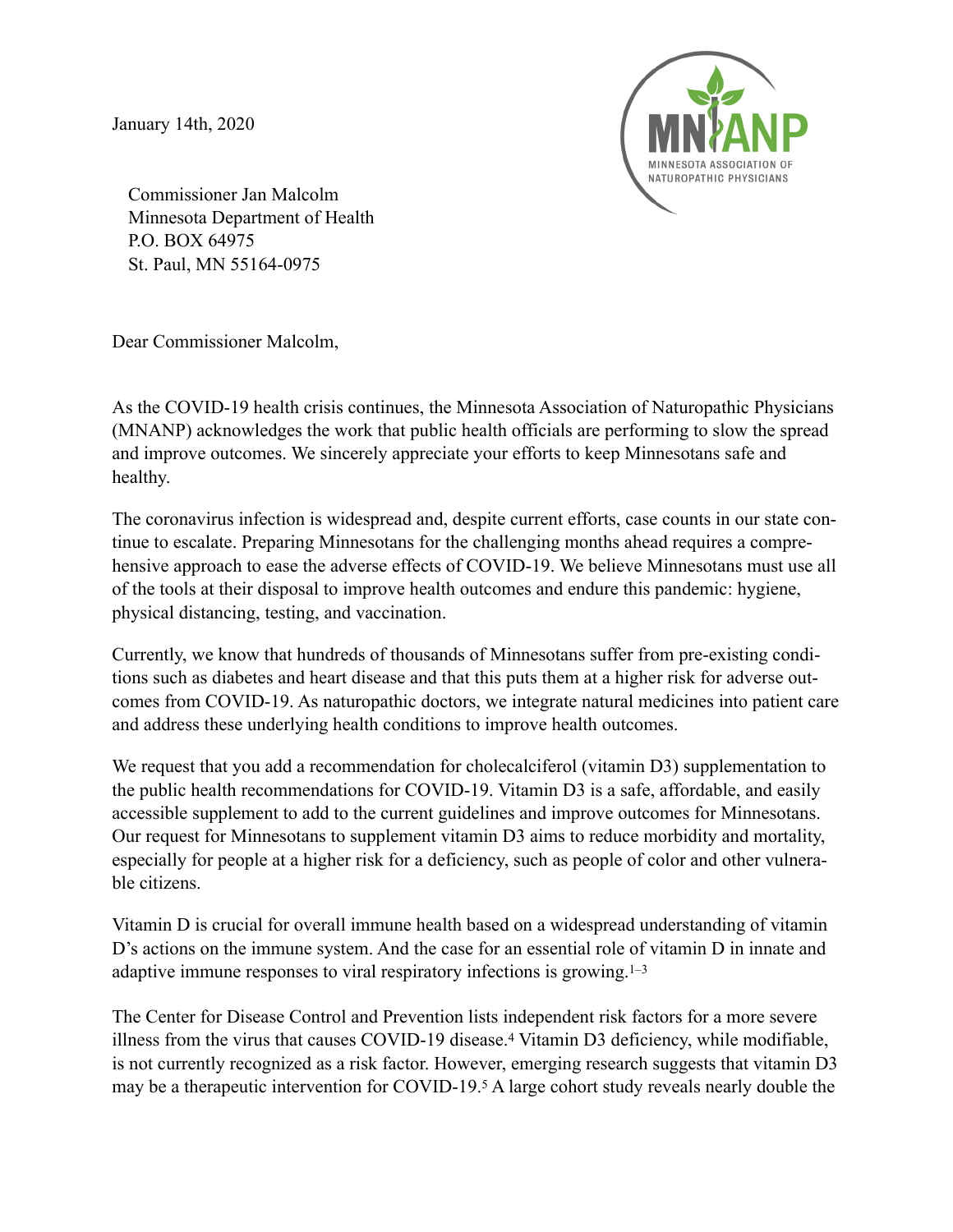risk of developing a COVID-19 infection with low serum 25-OH vitamin D (vitamin D) identified in the previous year,<sup>6</sup> a similar study in progress also reveals increased odds of COVID-19 with vitamin D3 deficiency.<sup>7</sup> Vitamin D3 deficiency also increases the odds of a longer hospital stay and the odds of being hospitalized compared with non-deficient individuals.8,9 Increased odds of death with lower serum vitamin D is also reported.9,10

We believe that the evidence supports vitamin D3 supplementation as a safe and effective recommendation to improve COVID-19 outcomes for Minnesotans. The wide availability of Vitamin D3 and low cost makes this potential recommendation a powerful tool for even the most vulnerable Minnesotans.

Low serum vitamin D status correlates in all skin types with lack of sun exposure to skin and insufficient dietary intake, but individuals with Fitzpatrick skin type V (brown) have even higher requirements.11 In North America, 42% of the adult population is vitamin D deficient, with African-Americans at 82% and Hispanics at 63%.12 Each year, the winter season in North America brings an increase in respiratory illness and a decrease in sun exposure that reduces the production of vitamin D3.13,14 The coming winter brings the additional risks of COVID-19 to a seasonal increase in respiratory infections that may continue to disproportionately impact communities of color at least in part due to a lack of vitamin D production and intake.

Wales, Scotland, and England took the available evidence and recommended supplementing with 400IU of vitamin D3 daily between October and March.15–18 Public Health England also plans to dispense a four-month supply of this supplement to 2.5 million nursing home residents and clinically vulnerable citizens in January.15 Our general population recommendation is based on naturopathic clinical experience titrating vitamin D3 dosages based on serum vitamin D levels. Our proposed recommended dose of vitamin D3 for untested adults is 1,000 IU per day (taken with food). Higher doses may be considered for specific populations including people of color, people with low serum vitamin D levels, and individuals with little direct sunlight exposure during the year. These higher doses are recommended to be overseen by a health care provider. However, the risk for hypervitaminosis at less than 10,000 IU cholecalciferol taken orally per day is at or near zero.19,20

We believe that the available evidence supports vitamin D3 supplementation as a public health recommendation that can reduce COVID-19 morbidity and mortality in Minnesota and around the globe.9 This safe and accessible intervention may mitigate the severity of infection, reduce hospitalization, and save lives.<sup>9</sup>

Your leadership during this public health emergency is commendable. We ask that you consider our request to improve health outcomes associated with COVID-19 for Minnesotans. The MNANP is available for questions or comments regarding this request. We are happy to be of service to Minnesota communities.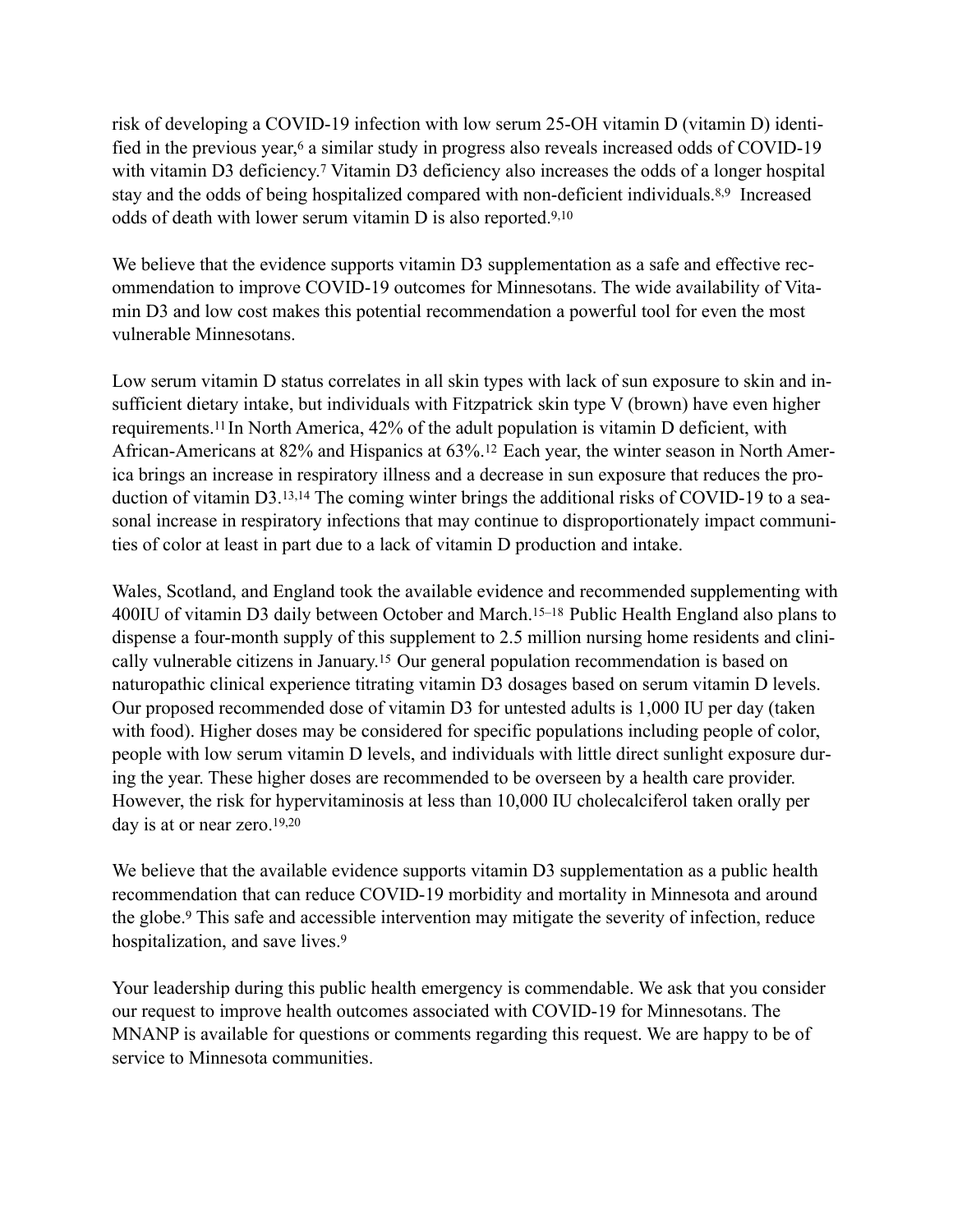Respectfully,

Minnesota Association of Naturopathic Physicians

Phone: (612) 351-2210

[E-mail:president@mnanp.org](mailto:E-mail%25253Apresident@mnanp.org)

Cc: Rep. Tina Liebling, Chair, House Health and Human Services Finance Committee

Sen. Michelle Benson, Chair, Senate Health and Human Services Finance Committee

Ruth Martinez, Executive Director, Minnesota Board of Medical Practice

Hali Kolkind, Policy Adviser to Governor Tim Walz

Lisa Thimjon, Legislative Director, Minnesota Department of Health

## Bibliography

- 1. Gunville C, Mourani P, Ginde A. The Role of Vitamin D in Prevention and Treatment of Infection. *Inflamm Allergy-Drug Targets*. 12(4):239-245. [doi:10.2174/18715281113129990046](http://www.eurekaselect.com/openurl/content.php?genre=article&issn=1871-5281&volume=12&issue=4&spage=239)
- 2. Hansdottir S, Monick MM. Vitamin D Effects on Lung Immunity and Respiratory Diseases. In: *Vitamins and Hormones*. Vol 86. ; 2011:217-237. [doi:10.1016/](https://linkinghub.elsevier.com/retrieve/pii/B9780123869609000095) [B978-0-12-386960-9.00009-5](https://linkinghub.elsevier.com/retrieve/pii/B9780123869609000095)
- 3. Fabbri A, Infante M, Ricordi C. Editorial Vitamin D status: a key modulator of innate immunity and natural defense from acute viral respiratory infections. *Eur Rev Med Pharmacol Sci*. 2020;24:4048-4052. [doi:10.26355/eurrev\\_202004\\_20876](https://www.europeanreview.org/wp/wp-content/uploads/4048-4052.pdf)
- 4. National Center for Immunization and Respiratory Diseases (NCIRD), Division of Viral Diseases. COVID-19 (Coronavirus Disease) Your Health People with Certain Medical Conditions. Centers for Disease Control and Prevention. [https://www.cdc.gov/coron](https://www.cdc.gov/coronavirus/2019-ncov/need-extra-precautions/people-with-medical-conditions.html)[avirus/2019-ncov/need-extra-precautions/people-with-medical-conditions.html.](https://www.cdc.gov/coronavirus/2019-ncov/need-extra-precautions/people-with-medical-conditions.html) Published 2020.
- 5. Entrenas M, Luis Manuel Entrenas C, Jose Manuel Vaquero B, Juan Francisco Alcala D. !Effect of calcifediol treatment and best available therapy versus best available therapy on intensive care unit admission and mortality among patients hospitalized for COVID-19: A pilot randomized clinical study." *J Steroid Biochem Mol Biol*. 2020;105751(2020). [https://](https://www.sciencedirect.com/science/article/pii/S0960076020302764?via%25253Dihub)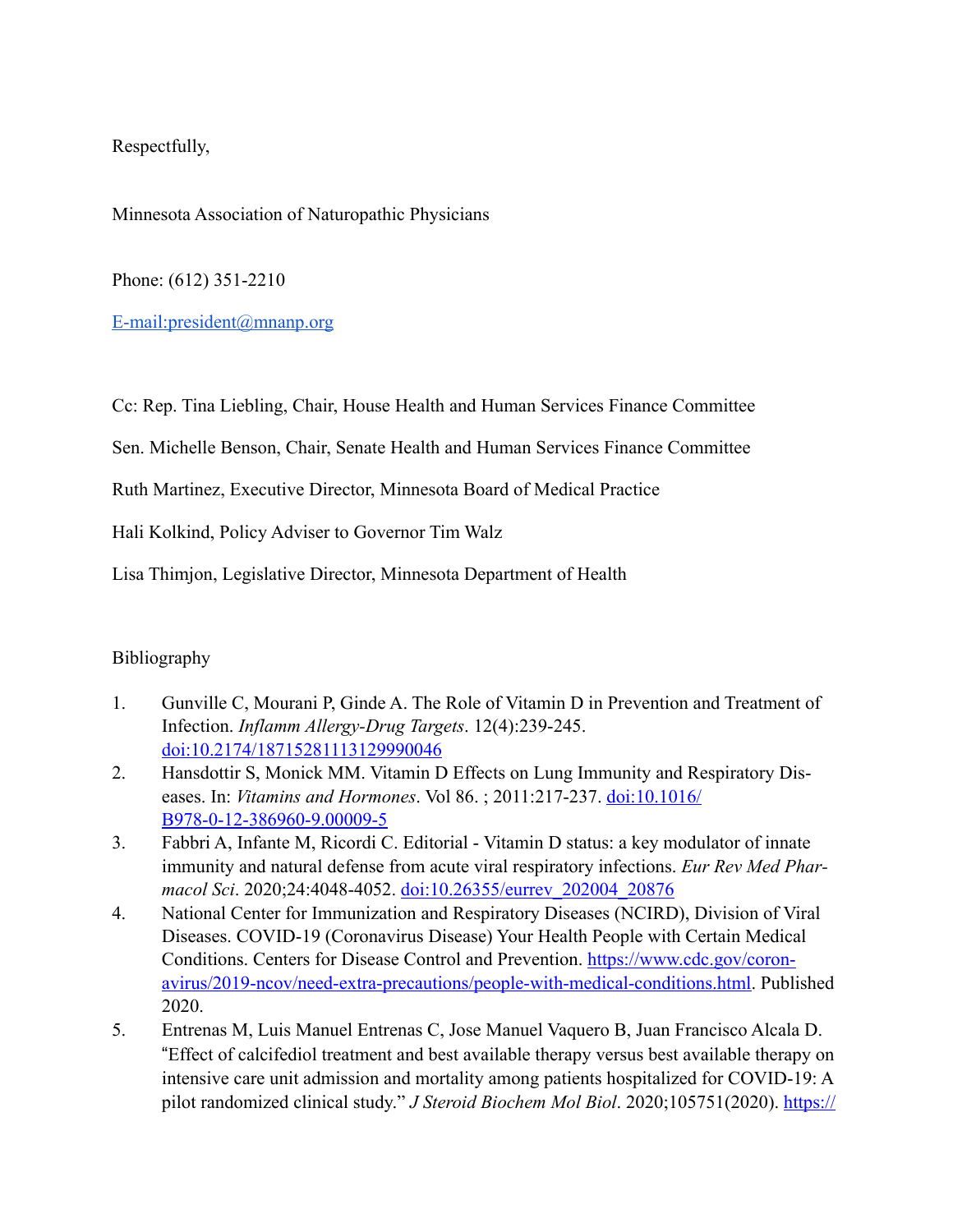[www.sciencedirect.com/science/article/pii/S0960076020302764?via%3Dihub](https://www.sciencedirect.com/science/article/pii/S0960076020302764?via%25253Dihub)

- 6. Meltzer DO, Best TJ, Zhang H, Vokes T, Arora V, Solway J. Association of Vitamin D Status and Other Clinical Characteristics With COVID-19 Test Results. *JAMA Netw Open*. 2020;3(9):e2019722. [doi:10.1001/jamanetworkopen.2020.19722](https://jamanetwork.com/journals/jamanetworkopen/fullarticle/2770157)
- 7. Faniyi AA, Lugg ST, Faustini SE, Webster C, Duffy JE. Vitamin D status and seroconversion for COVID-19 in UK healthcare workers who isolated for COVID-19 like symptoms during the 2020 pandemic. *SSRN Electron J*. 2020:1-24. [https://doi.org/](https://doi.org/10.1101/2020.10.05.20206706) [10.1101/2020.10.05.20206706](https://doi.org/10.1101/2020.10.05.20206706)
- 8. Hernández JL, Nan D, Fernandez-Ayala M, et al. Vitamin D Status in Hospitalized Patients with SARS-CoV-2 Infection. *J Clin Endocrinol Metab*. 2020;XX(XX):1-11. [doi:10.1210/clinem/dgaa733](https://academic.oup.com/jcem/advance-article/doi/10.1210/clinem/dgaa733/5934827)
- 9. Pereira M, Dantas Damascena A, Galvão Azevedo LM, de Almeida Oliveira T, da Mota Santana J. Vitamin D deficiency aggravates COVID-19: systematic review and metaanalysis. *Crit Rev Food Sci Nutr*. 2020;(2020):1-9. [doi:10.1080/10408398.2020.1841090](https://doi.org/10.1080/10408398.2020.1841090)
- 10. Monostra M. Low vitamin D levels independently associated with severe COVID-19 cases, death. Endocrine today. [https://www.healio.com/news/endocrinology/20200911/low](https://www.healio.com/news/endocrinology/20200911/low-vitamin-d-levels-independently-associated-with-severe-covid19-cases-death)[vitamin-d-levels-independently-associated-with-severe-covid19-cases-death.](https://www.healio.com/news/endocrinology/20200911/low-vitamin-d-levels-independently-associated-with-severe-covid19-cases-death) Published 2020.
- 11. Webb A, Kazantzidis A, Kift R, Farrar M, Wilkinson J, Rhodes L. Colour Counts: Sunlight and Skin Type as Drivers of Vitamin D Deficiency at UK Latitudes. *Nutrients*. 2018;10(4):457. [doi:10.3390/nu10040457](http://www.mdpi.com/2072-6643/10/4/457)
- 12. Parva NR, Tadepalli S, Singh P, et al. Prevalence of Vitamin D Deficiency and Associated Risk Factors in the US Population (2011-2012). *Cureus*. 2018;10(6). [doi:10.7759/](https://www.cureus.com/articles/11792-prevalence-of-vitamin-d-deficiency-and-associated-risk-factors-in-the-us-population-2011-2012) [cureus.2741](https://www.cureus.com/articles/11792-prevalence-of-vitamin-d-deficiency-and-associated-risk-factors-in-the-us-population-2011-2012)
- 13. Moriyama M, Hugentobler WJ, Iwasaki A. Seasonality of Respiratory Viral Infections: Will COVID-19 Follow Suit? *Front Public Heal*. 2020;7:83-101. [doi:10.3389/](https://www.frontiersin.org/article/10.3389/fpubh.2020.567184/full) [fpubh.2020.567184](https://www.frontiersin.org/article/10.3389/fpubh.2020.567184/full)
- 14. Kasahara AK, Singh RJ, Noymer A. Vitamin D (25OHD) Serum Seasonality in the United States. Bhutta ZA, ed. *PLoS One*. 2013;8(6):e65785. [doi:10.1371/journal.pone.0065785](https://dx.plos.org/10.1371/journal.pone.0065785)
- 15. PA Media. More than 2.5m people in England to get free vitamin D. *The Guardian*. [https://www.theguardian.com/society/2020/nov/28/more-than-25m-people-in-england-to](https://www.theguardian.com/society/2020/nov/28/more-than-25m-people-in-england-to-get-free-vitamin-d-supply)[get-free-vitamin-d-supply.](https://www.theguardian.com/society/2020/nov/28/more-than-25m-people-in-england-to-get-free-vitamin-d-supply) Published November 22, 2020.
- 16. Laird E, Rhodes J, Kenny RA. Vitamin D and Inflammation: Potential Implications for Severity of Covid-19. *Ir Med J*. 2020;113(6):1-3. [http://imj.ie/vitamin-d-and-inflamma](http://imj.ie/vitamin-d-and-inflammation-potential-implications-for-severity-of-covid-19/)[tion-potential-implications-for-severity-of-covid-19/.](http://imj.ie/vitamin-d-and-inflammation-potential-implications-for-severity-of-covid-19/)
- 17. Scottish Government, Population Health Directorate. Vitamin D: advice for all age groups. Factsheet. [https://www.gov.scot/publications/vitamin-d-advice-for-all-age-groups/.](https://www.gov.scot/publications/vitamin-d-advice-for-all-age-groups/)
- 18. Welsch Government. Vitamin D advice for everyone: coronavirus. Coronavirus (COVID-19). <https://gov.wales/vitamin-d-advice-everyone-coronavirus>.
- 19. Hathcock JN, Shao A, Vieth R, Heaney R. Risk assessment for vitamin D. *Am J Clin Nutr*. 2007;85:6-18. [doi:10.1093/ajcn/85.1.6](https://academic.oup.com/ajcn/article/85/1/6/4649294)
- 20. Benskin LL. A Basic Review of the Preliminary Evidence That COVID-19 Risk and Severity Is Increased in Vitamin D Deficiency. *Front Public Heal*. 2020;8:1-25.